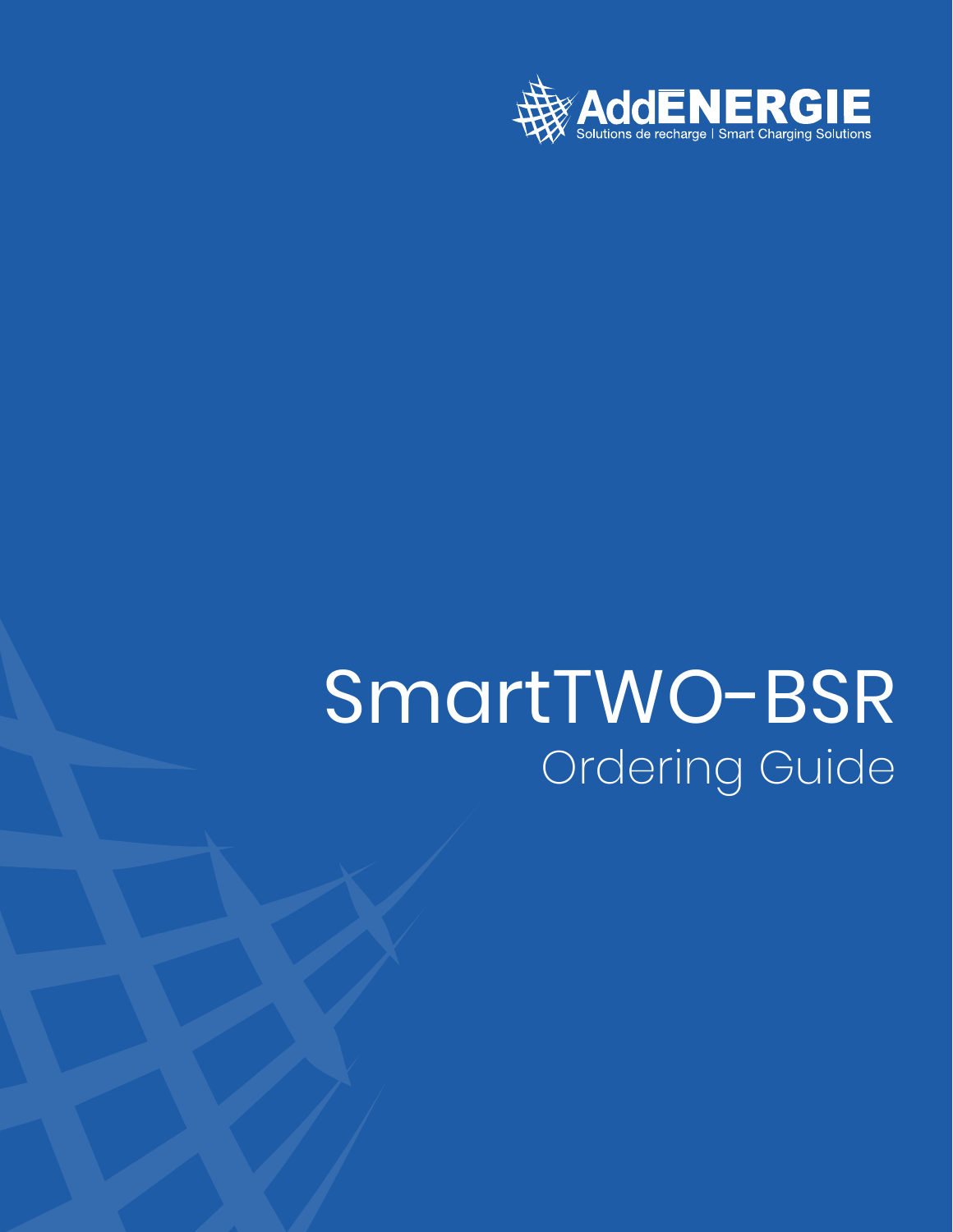## **Table of Contents**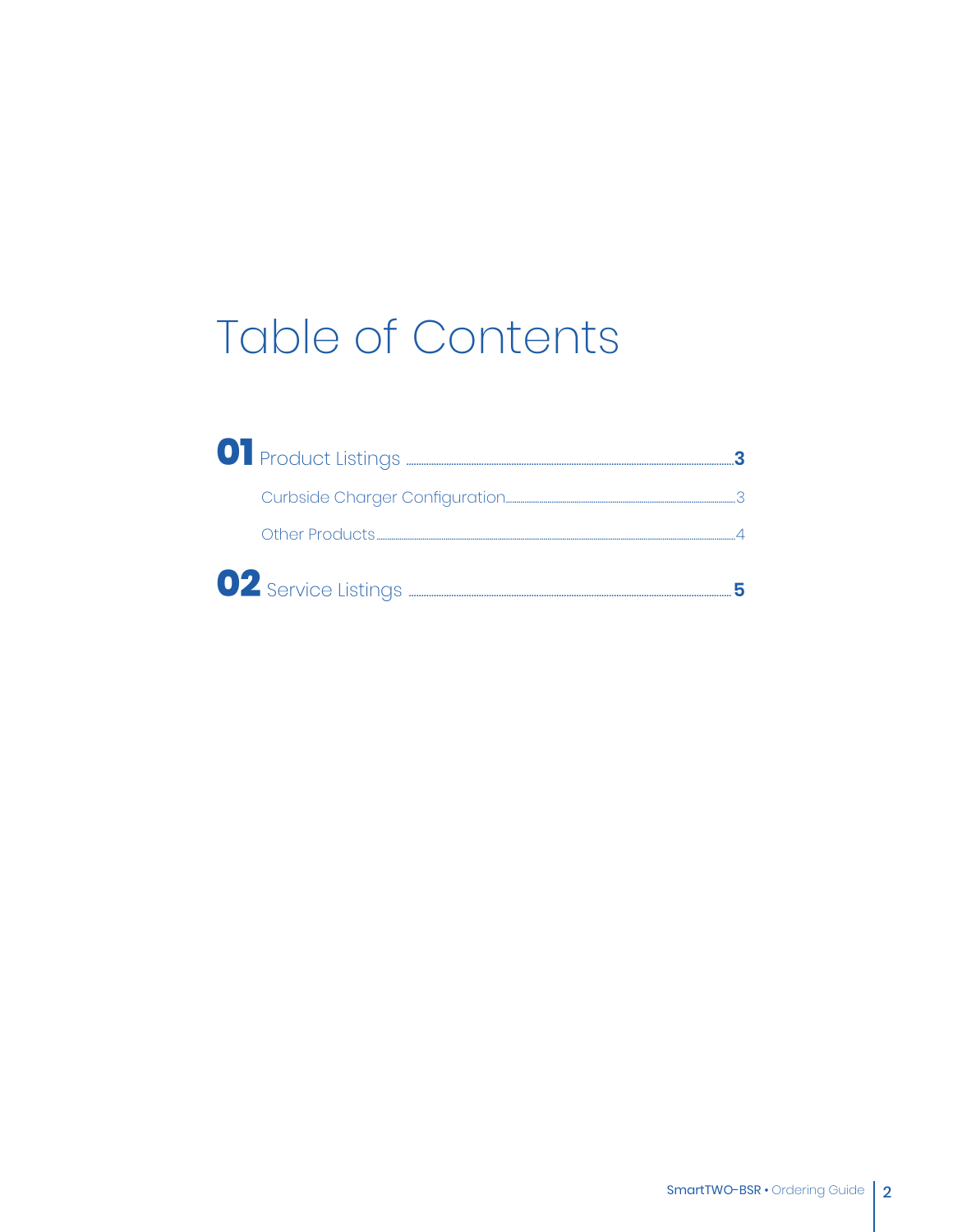#### **01** Product Listings • Curbside Charger Configuration

| Product                 | Product Code        | Description                                                                                                                                               |
|-------------------------|---------------------|-----------------------------------------------------------------------------------------------------------------------------------------------------------|
|                         | S2-V4-TETE-FL-BLCE  | SmartTWO 208-240 V charging station head with RFID<br>reader, connector module with straight cable, locking<br>mechanism and J1772 connector - FLO - BLCE |
| $\mathbf{g}_\mathbf{b}$ | S2-V4-SBDRM-FL-BLCE | Master curbside dual charging station mounting base<br>with cable retraction system and gateway - FLO - BLCE                                              |
| f                       | S2-V4-SBDRA-FL-BLCE | Auxiliary curbside dual charging station mounting base<br>with cable retraction system - FLO - BLCE                                                       |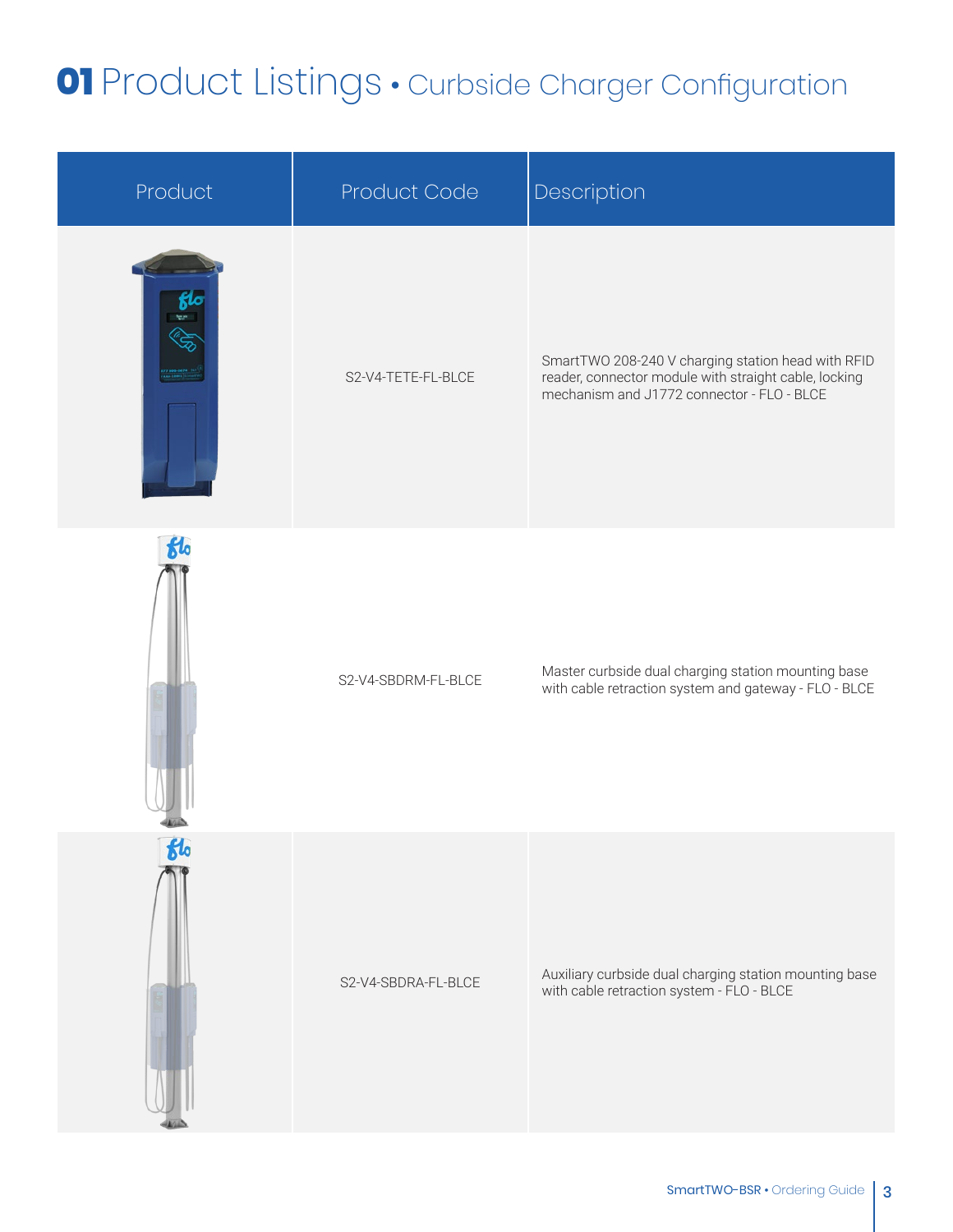#### **01** Product Listings • Other products

| Product                                                       | Product Code     | Description                                                                                                                              |
|---------------------------------------------------------------|------------------|------------------------------------------------------------------------------------------------------------------------------------------|
| <b>EMPLOYÉ</b><br><b>SEULEMENT</b><br>$\circ$                 | SIGN-RESE-EMP-FR | Employé seulement<br>Parking Sign - French<br>300 mm x 150 mm · 11.81" x 5.9"                                                            |
| <b>EMPLOYEE</b><br><b>ONLY</b>                                | SIGN-RESE-EMP-EN | Employee Only<br>Parking Sign - English<br>300 mm x 150 mm · 11.81" x 5.9"                                                               |
| <b>VISITEUR</b><br><b>SEULEMENT</b>                           | SIGN-RESE-VIS-FR | Visiteur seulement<br>Parking Sign - French<br>300 mm x 150 mm · 11.81" x 5.9"                                                           |
| $\circ$<br><b>VISITOR</b><br><b>ONLY</b>                      | SIGN-RESE-VIS-EN | Visitor Only<br>Parking Sign - English<br>300 mm x 150 mm · 11.81" x 5.9"                                                                |
| <b>EXCEPTÉ</b><br>VÉHICULE ÉLECTRIQUE<br>EN COURS DE RECHARGE | SIGN-RESE-GEN-FR | Stationnement interdit excepté véhicule électrique<br>en cours de recharge<br>Parking Sign - French<br>300 mm x 600 mm · 11.81" x 23.62" |
| <b>EXCEPT</b><br>ELECTRIC VEHICLE<br>CHARGING                 | SIGN-RESE-GEN-EN | No Parking except electric vehicle charging<br>Parking Sign - English<br>300 mm x 600 mm · 11.81" x 23.62"                               |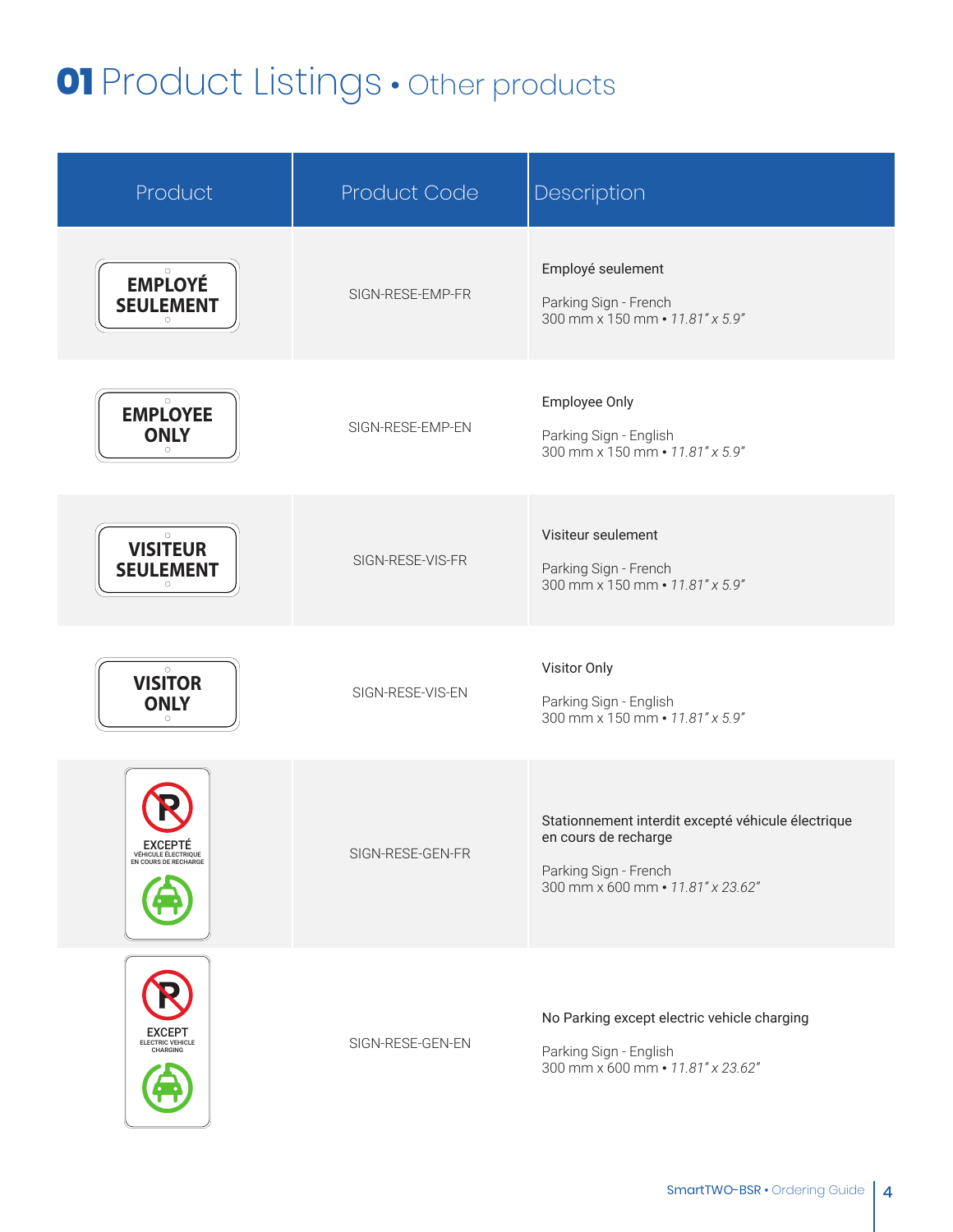#### **02** Service Listings

| Service                                                                         | <b>Service Code</b> | Description                                                                                                                                                                                                                                                                                                                                                                                                                                                                                                                                                                                                                                                                             |
|---------------------------------------------------------------------------------|---------------------|-----------------------------------------------------------------------------------------------------------------------------------------------------------------------------------------------------------------------------------------------------------------------------------------------------------------------------------------------------------------------------------------------------------------------------------------------------------------------------------------------------------------------------------------------------------------------------------------------------------------------------------------------------------------------------------------|
| Site survey prior<br>to the charging station<br>installation <sup>1</sup>       | SP-SS               | • Required when the client subscribes to the management service for<br>one or more charging stations for a site for which communication will<br>be done through a 3G cellular network or through a DSL connection<br>• Defines the location of the gateway and the DSL modem (if<br>applicable) to ensure the quality of the communication between<br>components                                                                                                                                                                                                                                                                                                                        |
| Local configuration<br>service for all the<br>stations at a site                | SP-CONFIG           | • Required when the client wants to configure a charging station or<br>a network of charging stations                                                                                                                                                                                                                                                                                                                                                                                                                                                                                                                                                                                   |
| Communication<br>integration service over<br>an existing LAN <sup>3</sup>       | SP-TLAN             | • Required when the client subscribes to the management service for<br>one or more charging stations for a site where the communication<br>will be integrated to an existing local area network (LAN)<br>• Determines the position of the gateway to ensure communication<br>with the charging stations<br>• Configures the LAN and puts the communication gateway into<br>operation<br>• The gateway is provided by AddÉnergie                                                                                                                                                                                                                                                         |
| Global management<br>service for one station<br>for 1 year <sup>2-3</sup>       | SP-SGG-01           | • Required for all charging stations in a management network<br>• Includes payment management of the charging service, 24/7<br>customer service, charging station surveillance, charging station<br>access control for private users through an RFID card and mobile<br>application, operator access to web portal, etc<br>• Includes a communication gateway and a 3G subscription for one<br>site, for as long as the client subscribes to the service<br>• Allows to statically limit the charging current of a charging station<br>• Allows charging stations to interface with the existing energy<br>management system of the building to avoid exceeding the<br>chargeable power |
| <b>Extended warranty</b><br>for one charging station<br>for 1 year <sup>4</sup> | <b>SP-GE-S2-01</b>  | • Extends the base warranty (of 1 year) of up to 5 years on all hardware<br>components provided by AddÉnergie<br>• Covers parts and labor required to repair defective equipment<br>• The warranty will be applied on a repair basis (the defective charging<br>station is sent back to AddÉnergie, repaired, and then returned<br>to the client) or replacement (with a charging station refurbished<br>similar to the defective one)                                                                                                                                                                                                                                                  |

1 There will be additional charges for any travelling required in order to provide the service.

<sup>2</sup> For more details, please refer to the detailed terms and conditions of the service.

<sup>3</sup> In all cases where the client subscribes to the management service, the client must provide for a PVC case as well as required gateway wiring.

Please refer to the Communication Gateway Installation Guide for more details.

4 See Warranty Terms and Conditions for more details.